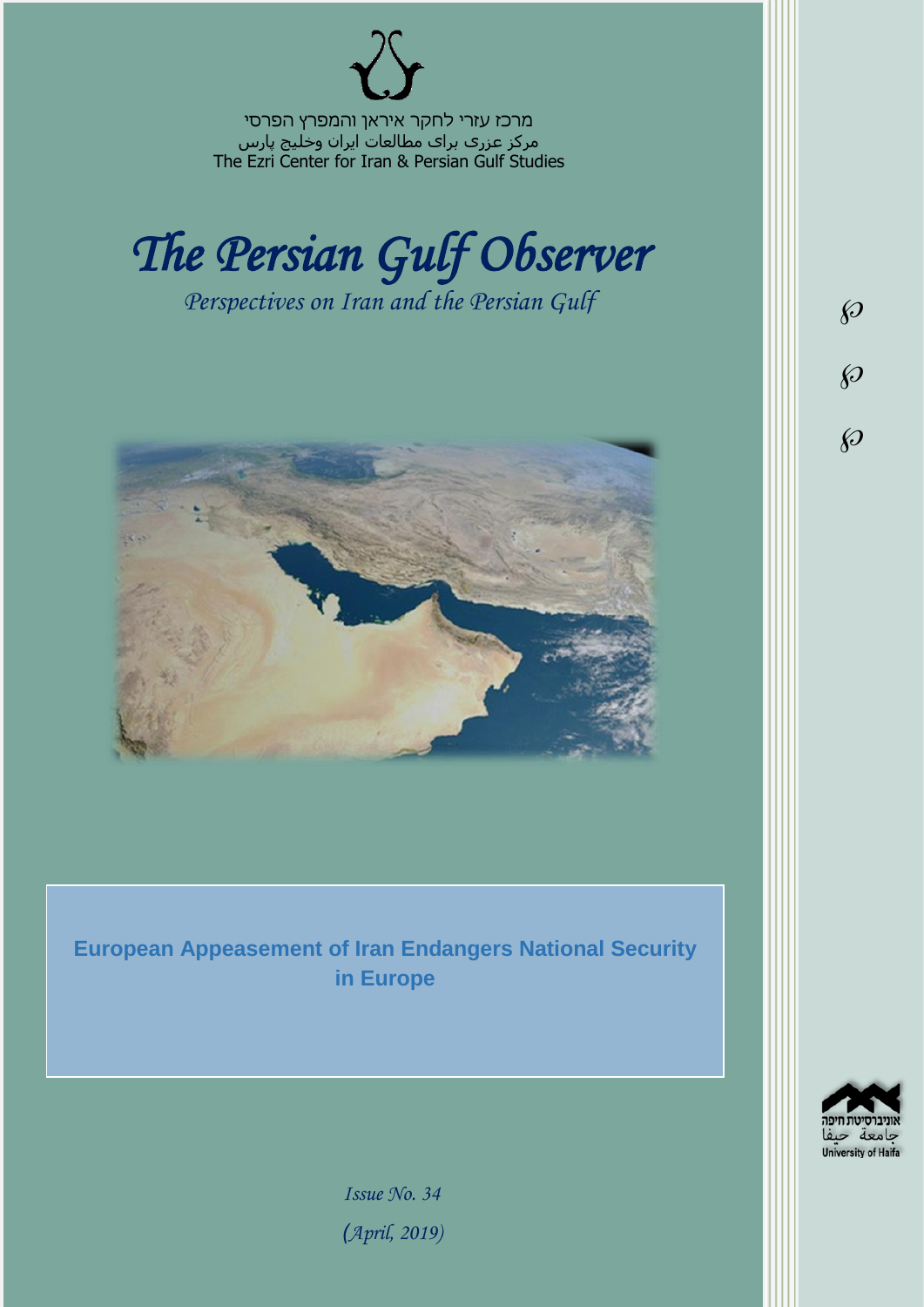Attached please find the 34th issue of Persian Gulf Observer, titled "*European Appeasement of Iran Endangers National Security in Europe"* by The Ezri Center's research fellow, Dr. Yossi Mansharof and The Jerusalem Institute for Strategy and Security*'s researcher.*

The Persian Gulf Observer: Perspectives on Iran and the Persian Gulf is published periodically by The Ezri Center for Iran & Persian Gulf Studies at the University of Haifa, expressing the views and analysis of the Ezri center's researchers on various issues concerning the Persian Gulf region and the countries which lay by its shores.

You are most welcome to follow the Ezri Center's tweets at: <https://twitter.com/EzriCenter> , be our friend on Facebook: [https://www.facebook.com/pages/The-Ezri-Center-for-Iran-and-](https://www.facebook.com/pages/The-Ezri-Center-for-Iran-and-Persian-Gulf-Studies/141080069242626)[Persian-Gulf-Studies/141080069242626](https://www.facebook.com/pages/The-Ezri-Center-for-Iran-and-Persian-Gulf-Studies/141080069242626)

Watch and listen to conferences and lecturers at the Center's YouTube channel: <https://www.youtube.com/channel/UCZdzvlhv7a8nxLjYZdaz68Q> and visit our site:<http://gulfc.haifa.ac.il/>

## DOS DOS DOS DOS DOS DOS DOS

להלן הגיליון ה- 34 של Observer Gulf Persian ובו מאמר שכותרתו *"מדיניות הפיוס האירופאית כלפי איראן – סכנה לביטחון הלאומי של אירופה"*

מאת ד"ר יוסי מנשרוף, עמית מחקר במרכז עזרי וחוקר מטעם מכון ירושלים לאסטרטגיה וביטחון.

## יתפרסם בתדירות תקופתית ע"י The Persian Gulf Observer: Perspectives on Iran and the Persian Gulf

מרכז עזרי לחקר איראן והמפרץ הפרסי באוניברסיטת חיפה, ובו מוצגים מאמרי דעה, פרי- עטם של חוקרי המרכז על מגוון נושאים מאזור המפרץ הפרסי והמדינות השוכנות לחופיו.

אנו מזמינים אתכם לעקוב אחרי ציוצי המרכז בטוויטר בכתובת: [EzriCenter/com.twitter://https](https://twitter.com/EzriCenter) ,

[https://www.facebook.com/pages/The-Ezri-Center-for-Iran-and-](https://www.facebook.com/pages/The-Ezri-Center-for-Iran-and-Persian-Gulf-Studies/141080069242626):כהיות חברים שלנו בפייסבוק

[Persian-Gulf-Studies/141080069242626](https://www.facebook.com/pages/The-Ezri-Center-for-Iran-and-Persian-Gulf-Studies/141080069242626)

לצפות ולהאזין לכנסים והרצאות בערוץ היו-טיוב של המרכז:

<https://www.youtube.com/channel/UCZdzvlhv7a8nxLjYZdaz68Q>

<http://gulfc.haifa.ac.il/> ולבקר אותנו באתר הבית: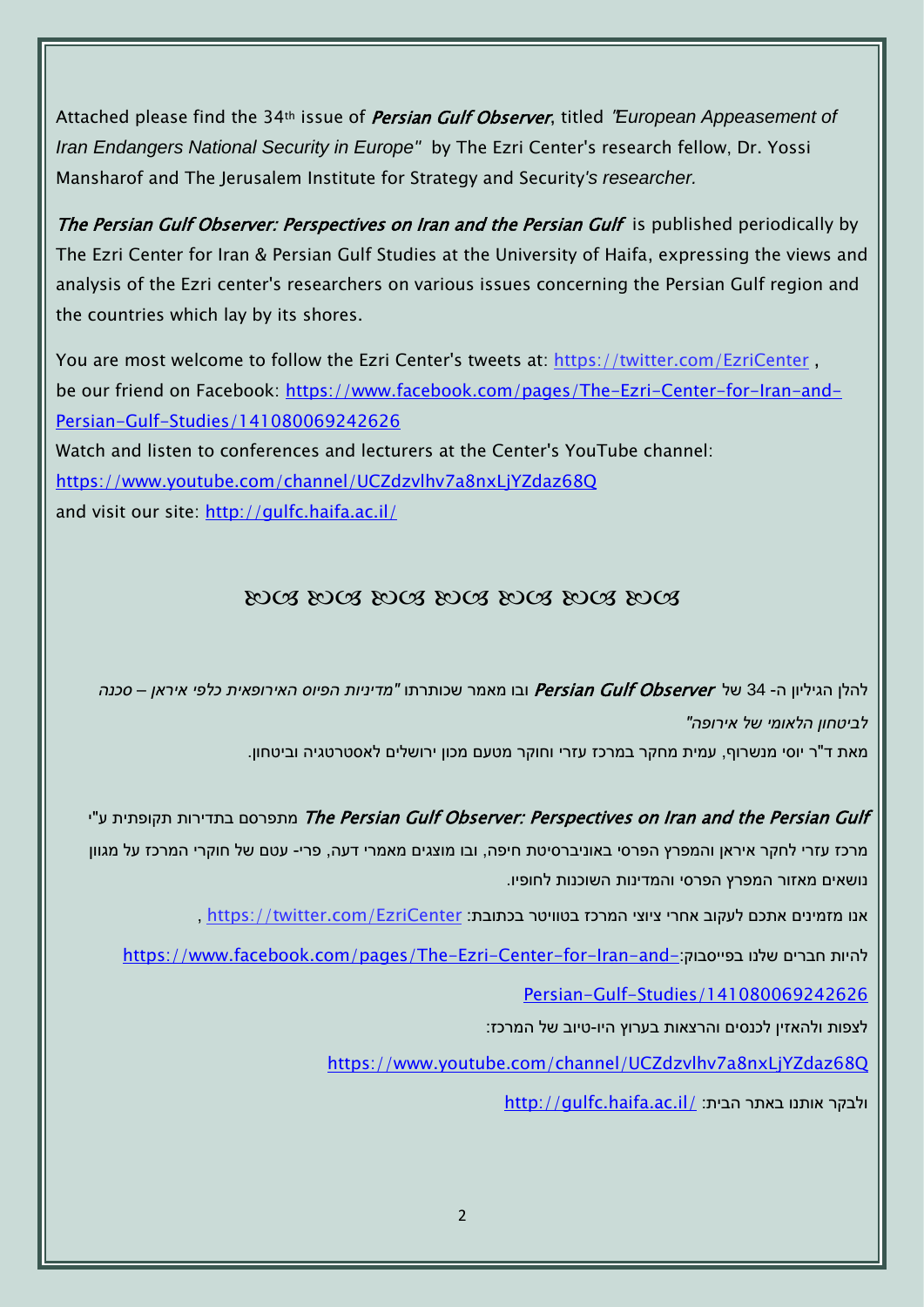## **European Appeasement of Iran Endangers National Security in Europe** By Yossi Mansharof

The European Union's current policy is to preserve the nuclear agreement with Iran – the Joint Comprehensive Plan of Action (JCPOA) – even though the American administration, led by President Donald Trump, has withdrawn from it. Ever since the US withdrawal from the nuclear agreement in May 2018, Europe has been striving to devise an economic mechanism that will enable it to evade secondary American sanctions and continue, and even increase, the volume of its trade with Iran. Despite these prolonged and intensive efforts, the EU has been unable to create such a mechanism, due to the many difficulties involved.

While the EU and Iran agree on the necessity for the nuclear deal, the EU opposes other aspects of Iranian activity that Khamenei has declared are red lines for Iran. The EU opposes the Iranian effort to upgrade the range and accuracy of its missiles, and calls for restrictions on Iran's missile program. Britain recently formulated a program of sanctions against Iran's ballistic missile program. Implementation of this package depends, however, on the EU's consent, which appears unlikely at the present time.

During his visit to Tehran in March 2018, French Foreign Minister Jean-Yves Le Drian delivered a demand by the EU that Iran commence negotiations on its missile program. Since then, however, Iran has accelerated its efforts to upgrade its missile arsenal. The Islamic Revolutionary Guard Corps Deputy Command Hossein Salami stated in November 2017 and February 2019 that Iran would increase the range of its missiles to enable it to threaten Europe with missile attacks if Iran feels that Europe constitutes a threat to it, or in response to attempts by the EU to strip Iran of its missiles.

The EU also opposes Iran's expansionist ambitions in the Middle East and its negative role in various arenas in the region. In its statement in early February 2019, the EU expressed concern about Iran's continued military presence in Syria, its military and financial support for Hezbollah, and its subversion in Yemen and support for the Houthis.

The EU also expressed opposition to the Iranian regime's violation of the human rights of women, religious and ethnic minorities, and minors. The EU's adherence to the nuclear deal, however, has deprived it of any means of exerting pressure and influence on Iran. Its opposition to Iran's policy on matters in dispute is therefore toothless and inconsequential.

The result of the EU's attachment to the nuclear deal is appeasement of Iran. As part of this appeasement, the EU confines itself to statements against Iran's missile program and expansionism in the region. The EU has also made its peace with the political and security settlement prevailing in Lebanon, which gives Hezbollah effective control of the country. The EU sent a low-level delegation to the Warsaw summit, probably in order to obstruct the US attempt to form as broad an international coalition as possible against Iran.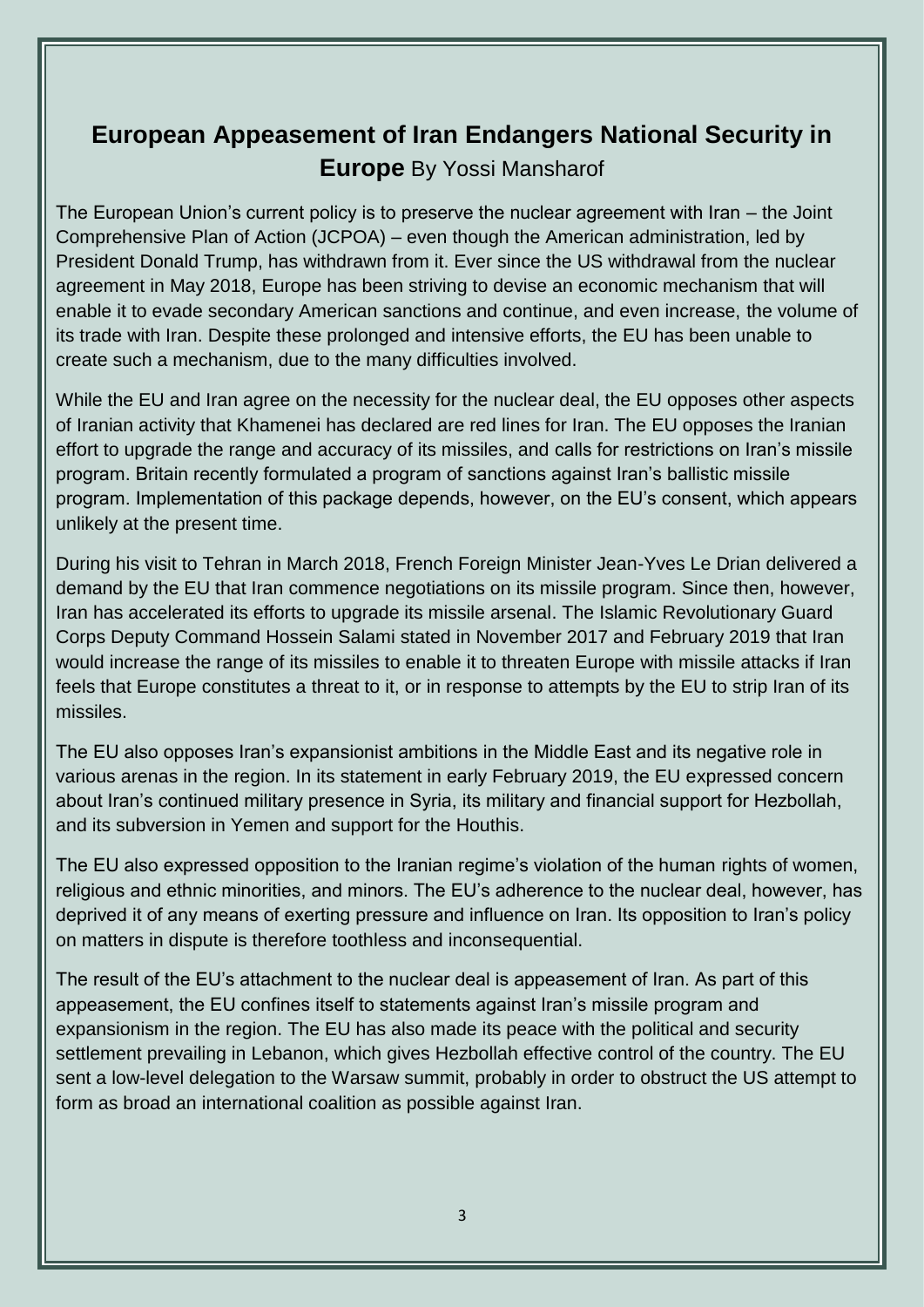The EU also responded weakly to the arrest in Iran of dual European-Iranian citizens on various pretexts, including espionage. It showed indifference to Iran's violation of human rights by hosting Alaeddin Boroujerdi in January 2018, despite his leading role in suppressing the Iranian Green Movement in 2009 in his position as Chairman of the Iranian Parliamentary Committee for Foreign Policy and National Security. The weakness of the EU's policy on Iran was also demonstrated by its feeble response to the arrest of 7,000 Iranian demonstrators in 2018, 26 of whom were executed.

The EU's appeasement also makes it more reluctant to impose sanctions against the political wing of Hezbollah. It thereby maintains the artificial distinction between the terrorist organization's political and military wings (except for France, the Netherlands, and the UK, which have classified Hezbollah in toto as a terrorist organization).

The EU's fidelity to the nuclear deal and its appeasement towards the Iranian regime's aggression both inside and outside Iran have encouraged Iran to escalate its terrorism on the European continent. The Iranian terrorist campaign in Europe, which has been mostly unsuccessful up until now, has encompassed many countries. This campaign is apparently a result of cooperation between the Iranian institutions responsible for exporting terrorist. These include the IRGC Quds Force, the Iranian Ministry of Intelligence and Security (MOIS), and Department 210 of the Iranian Ministry of Foreign Affairs, which the CIA says is the main operations center for Iranian espionage outside the country.

These Iranian agencies collaborated with Hezbollah's foreign terrorist apparatus (Unit 910), headed by Talal Hamia. Cooperation between Hezbollah and Iranian terrorist agencies operating in other countries first become known following their joint terrorist attacks, such as the attack on the Mykonos restaurant in Berlin in 1992 and the bombing of the AMIA Jewish community center in Buenos Aires in 1994. In at least one case, Hezbollah and Iranian infrastructure in Europe were found to overlap.

One example is the Zahra Shi'ite center in Dunkirk, France, owned by Hezbollah supporters. The French authorities closed it down and confiscated money and weapons there because it raised money for Hezbollah and Iran and helped recruit members for pro-Iranian militias. The manager of this center was Yahia Gouasmi, a leader of the Shi'ite community in France, who was close to the Iranian regime. Gouasmi has close ties with Iranian association Ahl al-Bayt World Assembly, an organization used by the Quds Force all over the world as a cover for moving funds and logistical equipment. These discoveries make it very likely that Iran and Hezbollah used Zahra Center for purposes of terrorism.

In most cases, the Israeli Mossad, not European intelligence agencies, is responsible for foiling Iranian subversion in Europe. Iranian Foreign Minister Mohammad Javad Zarif therefore declared that the allegations about Iranian terrorism were a Mossad plot.

The German authorities discovered a cell of 10 Iranian spies in December 2017 conducting surveillance of Israeli and Jewish targets. These targets included the Israeli embassy in Berlin and kindergartens and other centers of the local Jewish community. In November 2017, a German court convicted Mustufa Haider Syed-Naqfi, a Pakistani citizen living in Germany, of spying for Iran. The Iranian spy was tailing Reinhold Robbe, the head of the German-Israeli Association.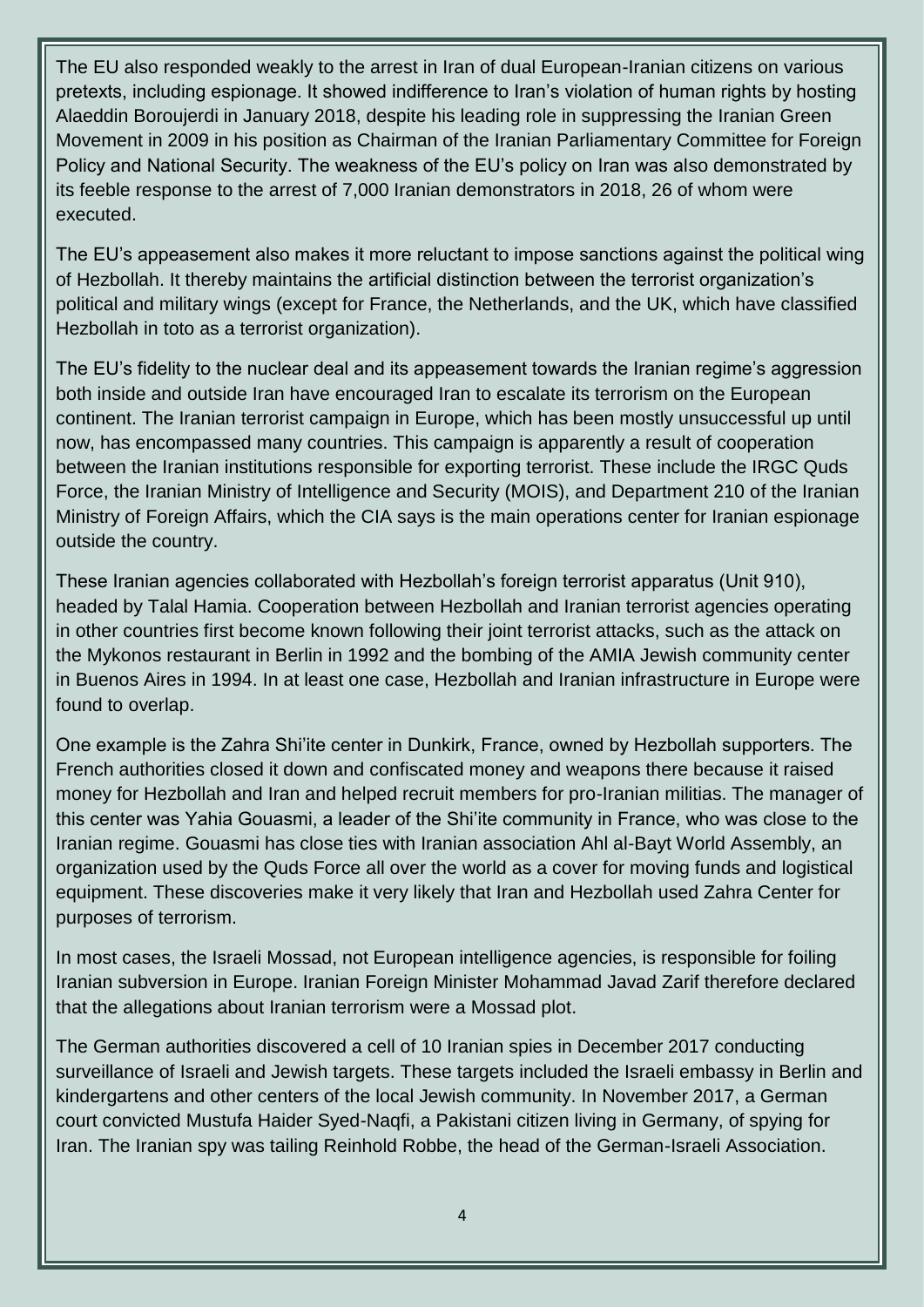According to the Dutch government, Iran has committed two terrorist attacks in the Netherlands. In November 2017, Ahmad Mola Nissi, leader of the Arab Struggle Movement for the Liberation of Ahvaz, was shot to death in front of his home in the Hague. Ahvaz is an Iranian province with an Arab (non-Persian) majority. In December 2015, near Amsterdam, Iran assassinated Mohammad Reza Kolahi, who was sentenced to death in Iran for his role in blowing up the Islamic Republican Party headquarters in Tehran in June 1981, an attack in which 70 Iranian leaders died. In response to the violation of its sovereignty, the Dutch government merely expelled two Iranian diplomats in 2018, without explaining the reason for the expulsion. The Dutch government alleged that Iran had hired local criminals to carry out the assassinations.

In June 2018, Iranian opposition political party Mojahedin a-Khalq held a conference in Paris attended by Rudy Giuliani, President Trump's lawyer. The French government said that it had prevented the MOIS from carrying out a terrorist attack against the participants in the conference. France impounded assets belonging to Iranian intelligence and two Iranian citizens. An investigation by the French government revealed that MOIS director general Saeid Hashemi Moghadam gave the order for the attack and Assadollah Asadi, an Iranian diplomat stationed in Vienna, masterminded it.

The German state attorney said that Asadi, who was registered as a diplomat in the Iranian embassy in Vienna, was actually a member of MOIS whose task was to conduct surveillance of Iranian opposition groups. Asadi was arrested in Germany and extradited to Belgium. He was suspected of delivering a device in which 500 grams of explosives were concealed to a Belgian-Iranian couple in Luxembourg. Iran's planned terrorist attack was prevented by the Mossad, in cooperation with the French, German, and Belgian intelligence services.

In October 2018, the Danish government claimed to have thwarted an Iranian attempt to assassinate a leader of the Arab Struggle Movement for the Liberation of Ahvaz. As part of this affair, the Swedish police arrested a Norwegian citizen and extradited him to Denmark. The Mossad also helped thwart this terrorist attack by Iran. Denmark recalled its ambassador from Tehran in response, but he was back in Iran in less than a month. Denmark nevertheless called for EU sanctions against Iran. The Danish foreign minister declared that the information he had received from Danish intelligence about Iran's plan to assassinate a Danish citizen on Danish soil was incontrovertible.

In December 2018, the Albanian government expelled the Iranian ambassador and another Iranian diplomat. The Albanian media reported that the two diplomats had been involved in planning a terrorist attack during a game played by the Israeli national soccer team in Albania. The Mossad was also responsible for foiling this terrorist attack.

European diplomats explained that the EU refrained from strong criticism of Iran because of its wish to strengthen Iranian President Hassan Rouhani, who is perceived as a moderate in Iranian politics. This policy facilitates EU efforts to preserve the nuclear agreement with Iran and avoid anything that might help Trump. Faced with the EU's intentions to impose sanctions on Iran in response to revelations of growing Iranian subversion throughout Europe, however, Rouhani himself implicitly threatened in December 2018 to carry out terrorist attacks in Europe.